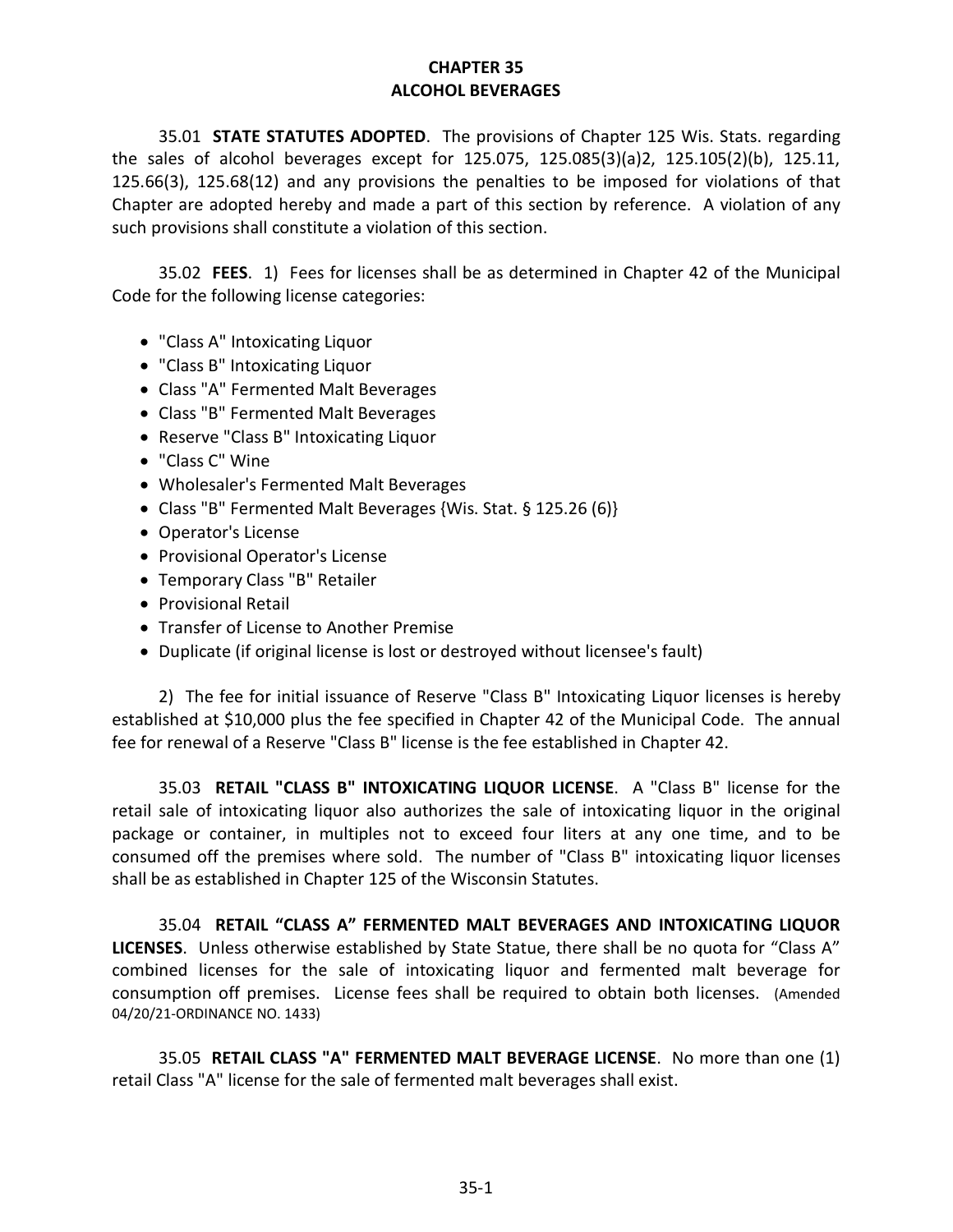35.06 **ANNEXED LICENSE**. If a municipal license is available, the City may, at its discretion, allow an annexed licensee holding a valid Class "A" license issued by an abutting township to continue to operate under the town license for a period of time necessary to issue a City license.

35.07 **LICENSE APPLICATION**. 1) Applications for all licenses under this chapter shall be processed through the office of the City Clerk. Applications must be accurately completed, providing all information requested.

2) The appropriate license fee shall be submitted to the City Clerk at the time of submitting license application; such fee shall only be returned if license request is denied or withdrawn. The City shall not rebate license fees (or portions thereof) to license holders who cede or lose their licenses prior to normal expiration date.

3) The Common Council may consider, without limitation by enumeration, each of the following when evaluating, on a case by case basis, applications for initial retail "Class A", "Class B", Class "A", or Class "B" licenses:

- a. the total number of Class A and B licenses presently issued and, if an additional license is requested, the public need, desirability and purpose;
- b. the relevant experience and background of an individual applicant; if a partnership, the relevant experience and background of the partners; and if a corporation, the relevant experience and background of the directors, officers and agent;
- c. whether the granting of a license is necessary for the financial success of a proposed business;
- d. the effect of granting the license on local traffic and parking;
- e. the proximity of the location at which the license is proposed to be used to, among other, schools, churches, residential neighborhoods and/or any other Class A or Class B establishments licensed by the City;
- f. the premises meet the standards for occupancy of this type;
- g. the economic benefit to the community;
- h. the amount of employment the business will generate;
- i. past experience of the applicant or other license holders at the location at which the license is proposed to be used; and
- j. the overall effect on the community of the use of the license at the proposed location.

4) The Common Council may consider, without limitation by enumeration, each of the following when evaluating, on a case by case basis, the application for the renewal of a "Class A" or "Class B" or Class "A" or Class "B" license: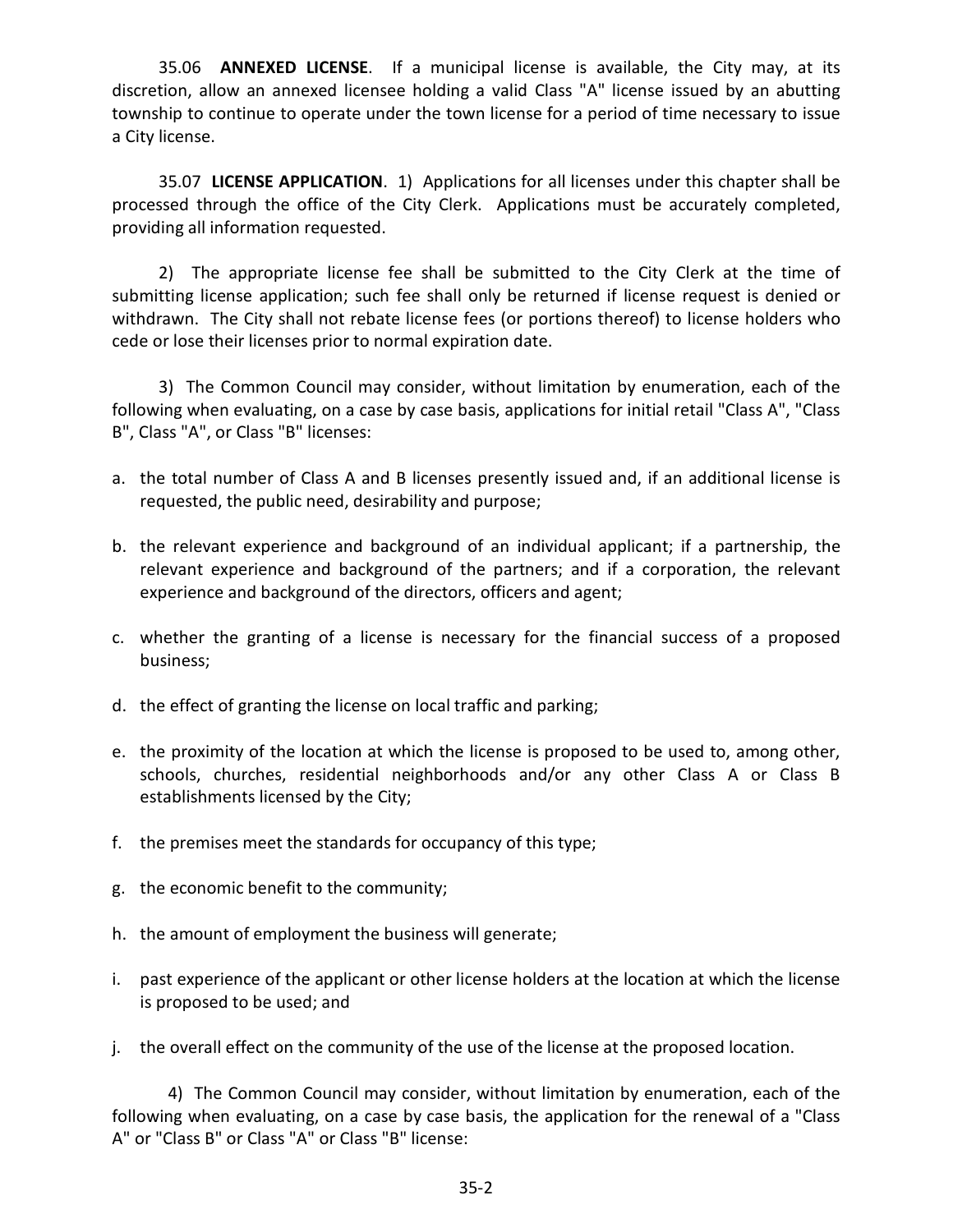a. the performance of the applicant under the previously issued license;

b. the effect of the prior use of the license on local traffic and parking;

c. the effect, if any, of the prior use of the license on adjacent residential neighborhoods; and

d. the overall effect of the prior use of the license on the City of Hartford community.

5) The Common Council may consider, without limitation by enumeration, each of the following when evaluating on a case by case basis the application for the transfer of a "Class A" or "Class B" or Class "A" or Class "B" license:

- a. The appropriate zoning and suitability of the new location for a use of this type;
- b. The effect of transferring the license on local traffic and parking;
- c. The proximity of the new location to schools, churches, residential neighborhoods, and other licensed establishments;
- d. Other business activities conducted on the premises;
- e. The ability of the licensee to restrict access to intoxicating liquors and fermented malt beverages to minors; and
- f. The proximity of large numbers of minor children in or outside of the licensed premises which may inhibit proper control over alcohol products or may increase the necessity for the presence of law enforcement to control access to and illegal sale of intoxicating liquors and fermented malt beverages to minors.

g. No license is entitled to be transferred to another location. Is transfer of the license to a new location in the commercial and general welfare interest of the City?

(SUBSECTION 5) CREATED 2/27/07—ORDINANCE NO. 1140)

35.08 **INVESTIGATION**. The Fire Chief and Building Inspector shall investigate each new license or permit application, and these officials shall inspect the premise to determine whether the premises sought to be licensed comply with the regulations, laws, or ordinances applicable thereto.

35.09 **LAPSE**. Whenever any licensee shall not conduct the licensed activity for at least one hundred (100) hours in any continuous ninety (90) day period, the license issued to that licensee shall lapse and become void, unless the Common Council extends the ninety (90) day period.

35.10 **VIOLATIONS**. A violation of this Chapter or Wisconsin Statutes Chapter 125 by a licensee's agent or employee shall constitute a violation of the licensee. In addition to other sanctions provided within the municipal code, violations of this chapter may result in the revocation or suspension of the license, pursuant to State Statutes Chapter 125.

35.11 **SALES, PRESENCE, POSSESSION, MISREPRESENTATION**. Wis. Stats. 125.07 (1)(a), (2)(a), (3)(a), (4)(a) (b), 125.08 (3)(b) and 125.09 (2), as may be amended, are adopted in strict conformity with those statutes.

35.12 **REGULATIONS**. 1) A retail Class "B" licensee for the sale of alcohol beverages shall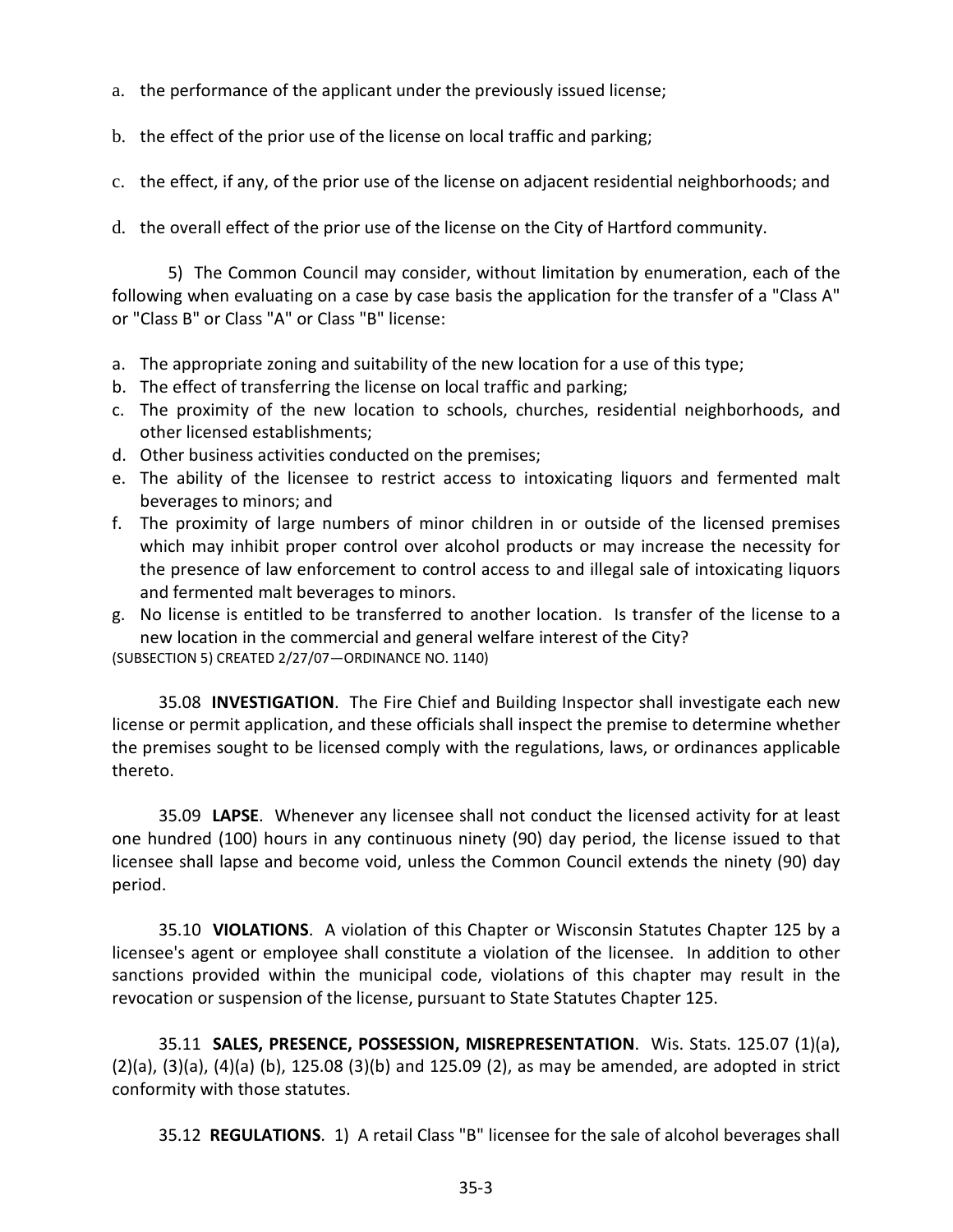post a notice at each exit of the licensed premises stating that "No beer, liquor or wine may be carried in an open container outside this premises."

2) No person shall possess any open container which contains an alcohol beverage or fermented malt beverage on any street, alley, parking lot or sidewalk, unless such area is part of a licensed premises.

3) No person shall carry any open container which contains an alcohol beverage or fermented malt beverage outside a retail Class "B" licensed premises.

4) No person shall consume, within a licensed premises, any fermented malt beverage or intoxicating liquor purchased outside of the licensed premises without prior consent of the license holder or its agent.

## 35.13 **LICENSE RESTRICTIONS**. 1) Premises.

- a) Definition. "Premise or Premises" is the area described in a license or permit.
- b) Outdoor Service Area. In establishments holding any intoxicating liquor, fermented malt beverage, or wine license, the premises may also include an outdoor area provided the following conditions are met:
	- 1. The outdoor area is adjacent to and accessible from the fully enclosed building on the premises unless a variance is granted by the Finance & Personnel Committee.
	- 2. The outdoor area shall be completely enclosed by a permanent barrier, such as a fence, wall, screens, windows, or similar structure at six feet in height unless the outdoor area is located on a rooftop, in which case a secondary fence will be required.

The provisions of this section shall not apply to Temporary Class "B" licenses issued pursuant to Section 35.17 of the Code.

- c) Noise Limitations. No live amplified music shall be permitted in any outdoor area. Amplified sound is allowed between the hours of 9:00 a.m. and 9:00 p.m.
- d) Presence of Licensed Bartender. Alcohol may be served in the outdoor area to the same extent permitted in the licensed building.
- e) Lighting. All lights shall be as approved by the Plan Commission and shall not be more than one candle-foot at the property line.
- f) Prior to the issuance of a license for an outdoor area, the applicant shall apply to the Plan Commission for appropriate approval under the Zoning Code.
- g) No approval granted hereunder relieves the license holder from compliance with building or zoning codes.
- h) Additional facility restrictions may be imposed by the Plan Commission or the Plan Commission may grant variances to the standards of this section upon demonstration of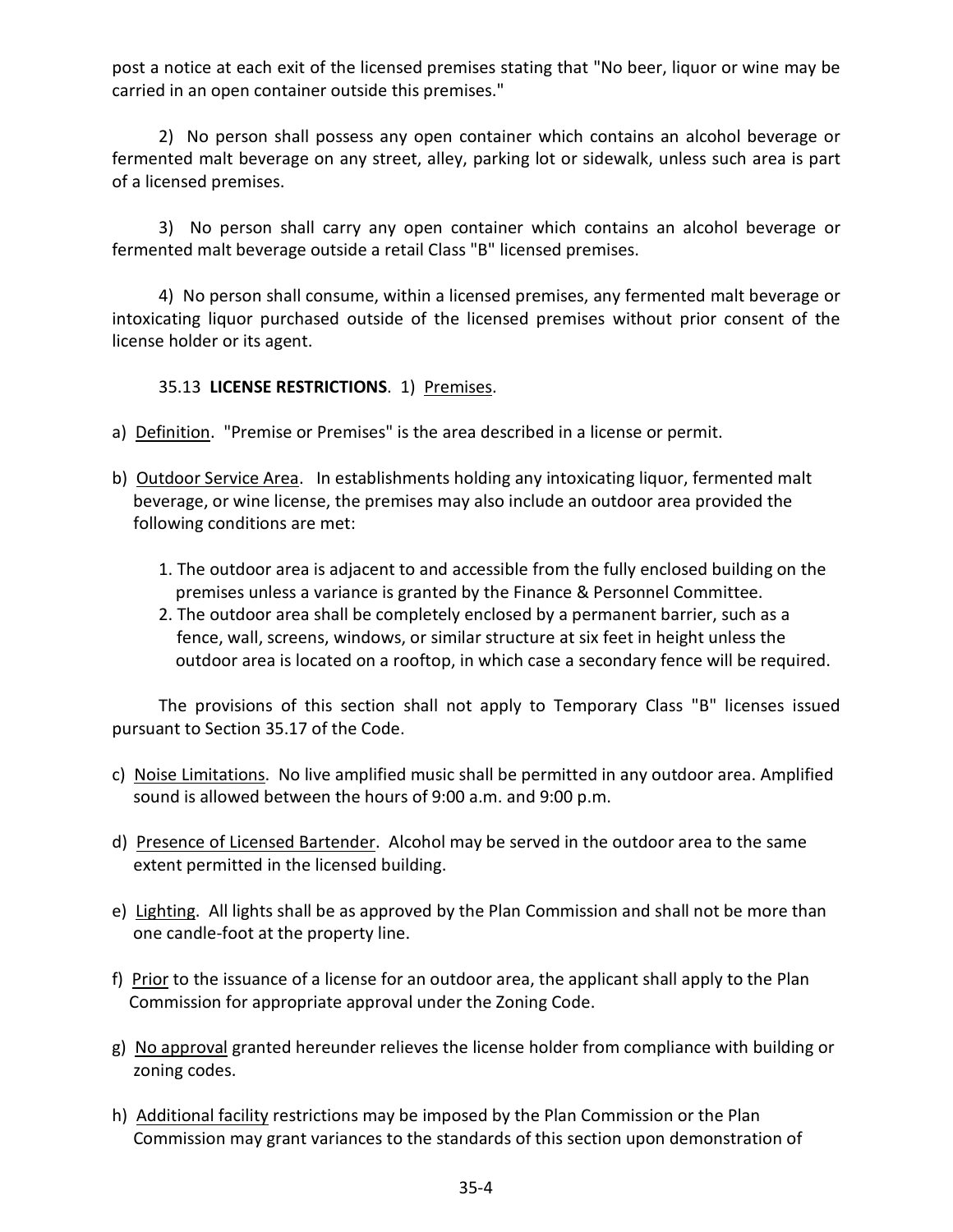hardship, special site limitations or special circumstances that make compliance impractical.

- i) Size Limitation. The outdoor service area may not exceed, in area, the square footage of the indoor area of the licensed premises. (SECTION 1) AMENDED 5/11/10—ORDINANCE NO. 1237)
	- 2) Persons. No initial or renewal alcohol license shall be granted to any person:
- a) Delinquent in payment of any taxes, assessments or other claims owed to the City.
- b) Delinquent in payment of a forfeiture resulting from a violation of any ordinance of the City.
- c) Delinquent in payment of any other obligation of whatever kind to the City.
- d) Delinquent in payment to the state of any state taxes owed.

35.14 **AUTHORIZATION FOR UNDERAGE PERSONS TO ENTER AND REMAIN ON LICENSED PREMISES**. Underage persons are authorized to enter and remain on a "Class B" or Class "B" licensed premises provided that the licensee has received written authorization from the Police Chief permitting underage persons to be present pursuant to this section on the date specified in the licensee's request.

- 1) Police Department Authorization. Before issuing the authorization, the Police Chief shall make a determination that the presence of underage persons on the licensed premises will not endanger their health, welfare or safety or that of other members of the community.
- 2) The Police Department shall prescribe such conditions or restrictions on the location of all alcohol beverages as shall be necessary to ensure the health, safety or welfare of underage persons or other members of the community.
- 3) No authorization shall be allowed unless the underage persons are present in a room which is separate from any room where alcohol beverages are sold or served. No alcohol beverages may be furnished or consumed by any person in a room where the underage persons are present or authorized under this section.

35.15 **OPERATOR LICENSES**. 1) Operators' licenses shall be issued to individuals by the City for the purpose of complying with Sections 125.32(2) and 125.68(2), Wisconsin Statutes. Operators' licenses shall be issued only upon written application forms provided by the City Clerk.

2) Operators' licenses issued under this section are valid only within the City.

3) Criteria for Issuance. Licenses and permits related to alcoholic beverages issued to natural persons under this Chapter may be issued only to persons who fulfill all of the following requirements:

a. Pursuant to Section 125.17(1), Wis. Stats., the City Clerk shall be authorized to issue Operators' Licenses. Any license application for which the Chief of Police or City Clerk recommend denial shall be referred to the Personnel and Finance Committee for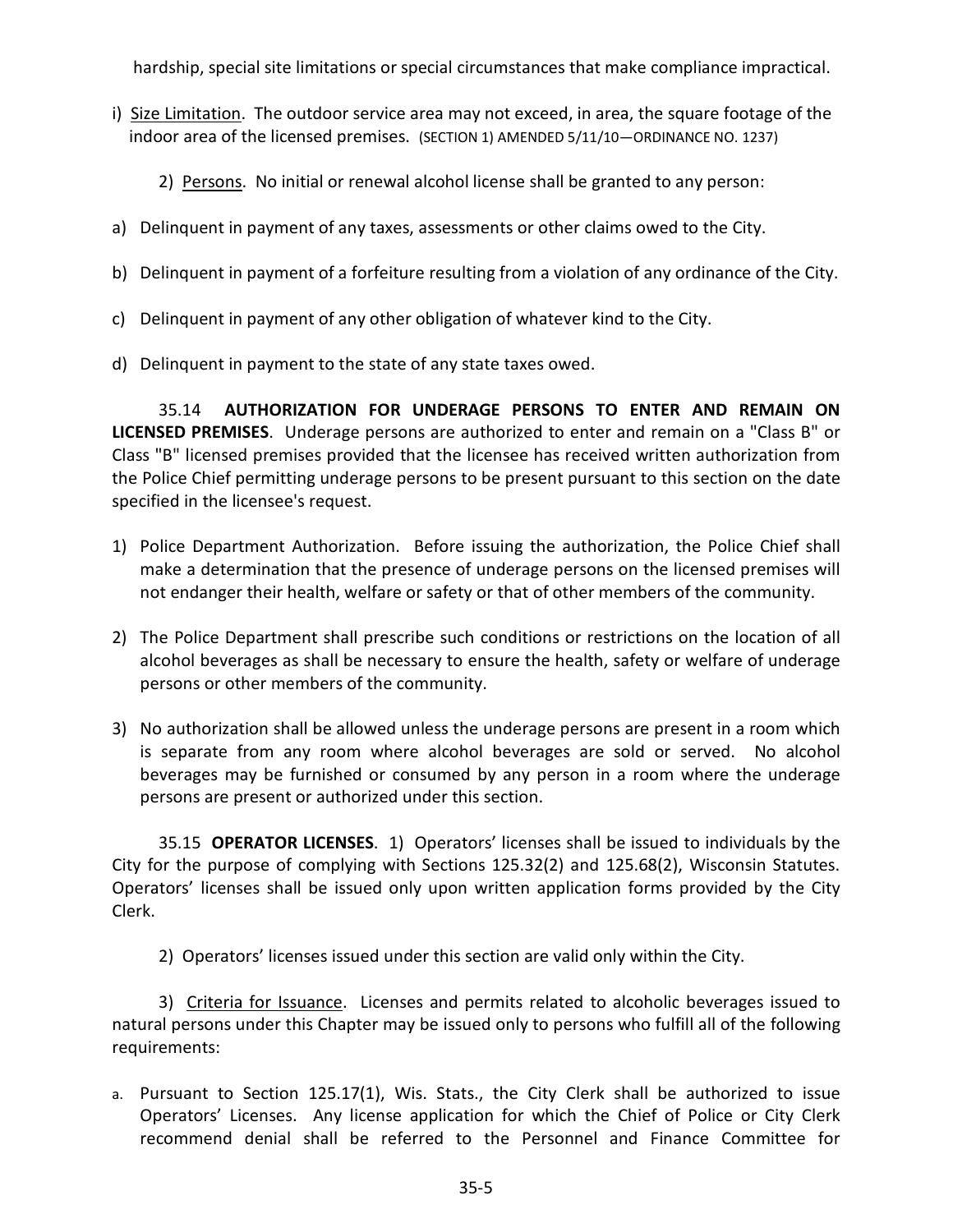recommendation and the Common Council for issuance. (CREATED 7/28/2020—ORDINANCE NO. 1421)

- b. The person must be at least 18 years of age.
- c. All applicants for an operator's license shall successfully pass a responsible beverage servers course as required in Section 125.04(5), Wisconsin Statutes.
- d. The individual requesting a license may be denied a license based upon his/her arrest or conviction record subject to the Fair Employment Act Sections 111.32, 111.322 and 111.335 and Section 125.04(5)(a)1. It is not employment discrimination because of a pending arrest record or a conviction record to deny a license if the circumstances of the charge substantially relate to the alcohol beverage licensing activity.
- e. The individual requesting a license may not be issued a license if they are a "habitual law offender," Section 125.04(5)(b), Wis. Stats. The term "habitual" refers to multiple convictions or pending charges. The term "offender" refers to a person with civil violations such as ordinance convictions and/or misdemeanor convictions (or pending charges) which substantially relate to the alcohol beverage licensing activity.
- f. An individual requesting a license shall not be issued a license if he or she has been convicted of a felony which substantially related to the alcohol beverage licensing activity.

4) Temporary Operators' Licenses. The City shall issue temporary operators' licenses under the terms of this ordinance except that:

- a. Pursuant to Section 125.17(1), Wis. Stats., the City Clerk shall be authorized to issue Temporary Operators' Licenses. Any license application for which the Chief of Police or City Clerk recommend denial shall be referred to the Licensing Board for recommendation and the Common Council for issuance. (CREATED 7/28/2020—ORDINANCE NO. 1421)
- b. The license may be issued only to operators employed by or donating their services to nonprofit organizations.
- c. No person may hold more than one temporary operator's license per year.
- d. The license is valid for any period from 1 day to 14 days, and the period for which it is valid shall be stated on the license.
- e. The fees for a temporary operator's license shall be as stated in Chapter 42 of the Municipal Code. It shall be non-refundable and shall not apply toward any other operator's license under this section.

The procedure for licenses issued in accordance with this section for temporary operators' licenses shall be as follows: Upon application therefore the City Clerk shall submit such application to the Common Council. If the Common Council deems referral appropriate, the application shall be submitted to the Finance & Personnel Committee for further review. In all other cases, the Common Council may act to grant or deny issuance of such license. In such situations where the temporary operator's license application is filed and time does not permit review by the Common Council, the City Clerk shall have the authority to grant or deny the issuance of such license; provided, however, that in such case the license fee shall be \$25.00, which shall be non-refundable and shall not apply toward another operator's license under this section.

5) Provisional Operators' Licenses. Provisional operators' licenses shall be issued according to the following: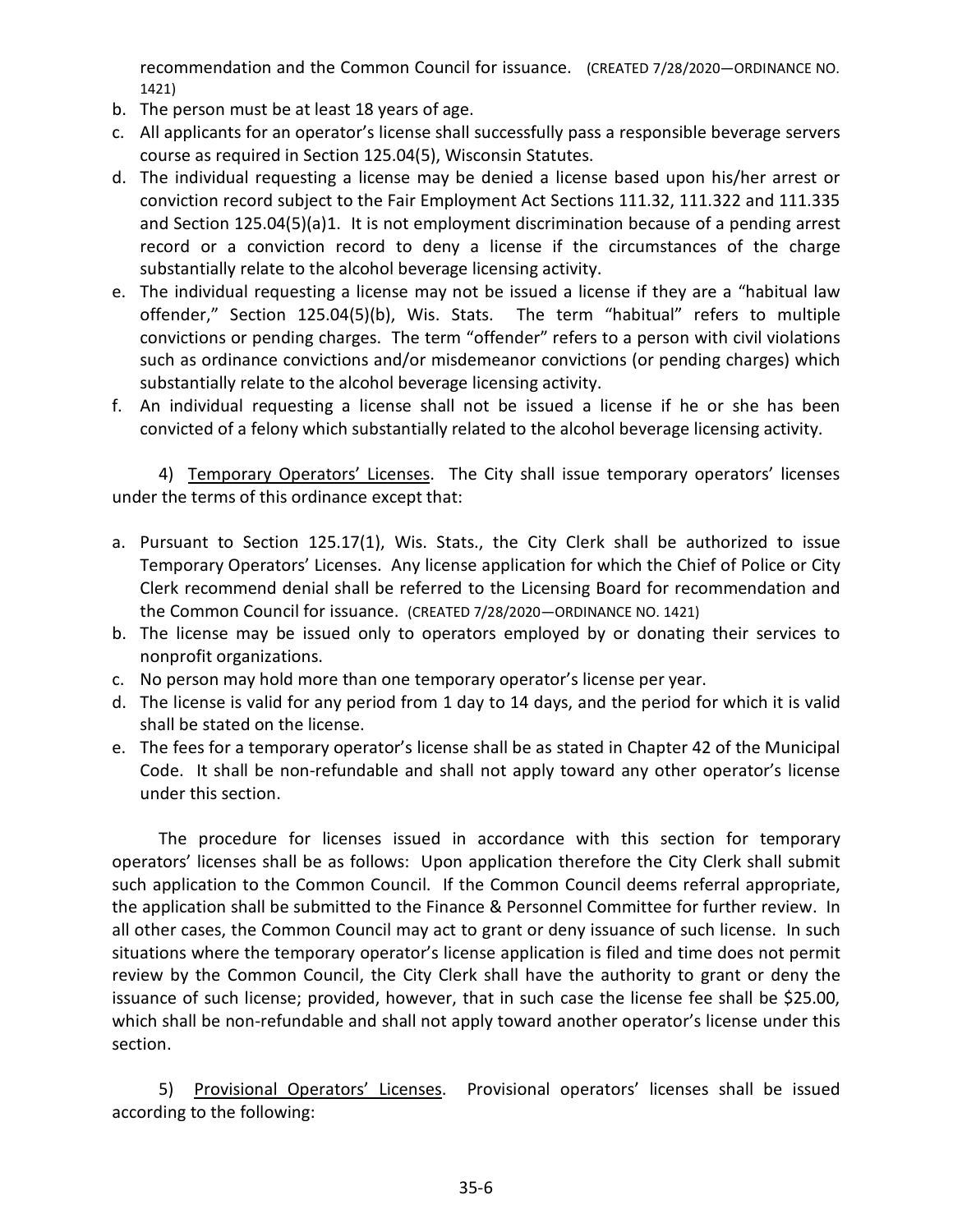- a. The City Clerk is authorized to issue a provisional operator's license to a person who has submitted an initial application for an operator's license under subsection (1) of this section, provided that, based on the information contained in the application, the person meets the qualifications in Section 35.15 for issuance of licenses related to alcohol beverages, and provided further that the person has not previously been denied an operator's license by the City.
- b. The fee for provisional operators' licenses shall be as stated in Chapter 42 of the Municipal Code which shall be non-refundable and shall not apply towards any other operator's license under this section.
- c. A provisional operator's license shall expire 60 days after its issuance or licensed under subsection (1) of this section is issued to the holder, whichever is sooner.
- d. The City Clerk may revoke a provisional operator's license if it is discovered that the holder of the license made a false statement on the application. (SECTION 35.15 REPEALED AND RECREATED 3/27/07—ORDINANCE NO. 1144)

35.16 **NUDE DANCING IN LICENSED ESTABLISHMENTS**. 1) Prohibited. It is unlawful for any person to perform or engage in, or for any licensee or manager or agent of the licensee to permit any person, employee, entertainer or patron to perform or engage in any live act, demonstration, dance or exhibition on the premises of a licensed establishment which:

- a) Shows his or her genitals, pubic area, vulva, anus, anal clef or cleavage with less than fully opaque covering; or
- b) Shows any portion of the female breast below a point immediately above the top of the areola; or
- c) Show the covered male genitals in a discernibly turgid state.

2) Exemptions. The provisions of this ordinance do not apply to the following licensed establishments: theaters, performing arts centers, civic centers, and dinner theaters where live dance, ballet, music and dramatic performances of serious artistic merit are offered on a regular basis and in which the predominant business or attraction is not the offering to customers of entertainment which is intended to provide sexual stimulation or sexual gratification to such customers and where the establishment is not distinguished by an emphasis on, or the advertising or promotion of, employees engaging in nude erotic dancing.

3) Definitions. For purposes of this ordinance, the term "licensed establishment" means any establishment licensed by the Common Council of the City of Hartford to sell alcohol beverages pursuant to ch. 125, Stats. The term "licensee" means the holder of a retail "Class A", "Class B", Class "B", Class "A", or "Class C" license granted by the Common Council of the City of Hartford pursuant to ch. 125, Stats.

4) Penalties. Any person, partnership, or corporation who violates any of the provisions of this ordinance shall be subject to a forfeiture of not less than \$500, and not more than \$2,000 per violation, as listed in the Bond Schedule found in Chapter 42 of the Municipal Code. A separate offense and violation shall be deemed committed on each day on which a violation occurs or continues. In addition, violation of this ordinance constitutes sufficient ground for suspending, revoking or non-renewing any alcohol beverage license under sec. 125.12, Stats.